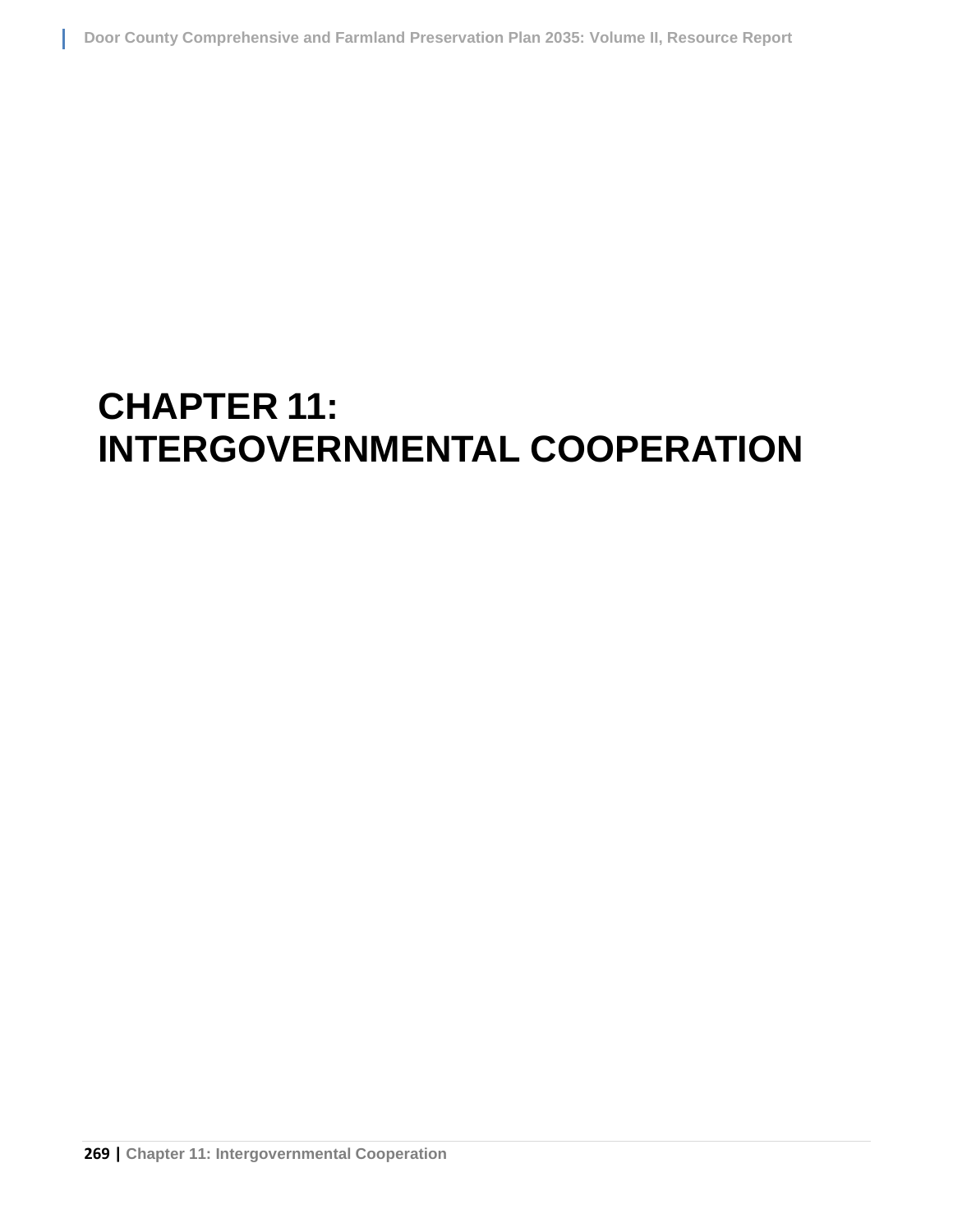# **INTRODUCTION**

This chapter provides an overview of governments in the County of Door, including the Door County Board of Supervisors, county departments and agencies, and county taxes; local government structure; land use management (planning and zoning) interactions by the county with other government entities; and other types of intergovernmental cooperative relationships. Note that this chapter deals primarily with land use topics, focusing on the Door County Planning Department and Resource Planning Committee, since that department and committee are statutorily responsible for adopting and implementing the county comprehensive plan.

## **GOVERNMENTAL STRUCTURE**

Local governments in Door County consist of the county, one city, four villages, and fourteen towns.

## **COUNTY**

Wisconsin has 72 counties, the primary political subdivision of the state. Within counties there can be cities, villages, and towns. The Board of Supervisors is the main legislative body of the county, consisting of supervisors elected in nonpartisan elections for two-year terms. Programs and services counties must or may provide are specifically authorized in Wisconsin statutes.

The type of executive official in Wisconsin counties can vary. Counties may have a County Executive elected in a nonpartisan election for a four-year term, an appointed County Administrator, or an appointed Administrative Coordinator. Door County has an appointed County Administrator. Elected officials in Door County include the Sheriff, District Attorney, County Clerk, County Treasurer, Register of Deeds, and Clerk of Court. All of these offices have four-year terms.

Door County contains and interacts with the local municipalities listed below. Descriptions of each type of local municipality are provided in the sections following.

- City of Sturgeon Bay
- Villages of Egg Harbor, Ephraim, Forestville, and Sister Bay
- Towns of Baileys Harbor, Brussels, Clay Banks, Egg Harbor, Forestville, Gardner, Gibraltar, Jacksonport, Liberty Grove, Nasewaupee, Sevastopol, Sturgeon Bay, Union, and Washington

## **CITY**

In Wisconsin, a city is an autonomous incorporated area within one or more counties. As of 2006, Wisconsin had 190 cities. Cities in Wisconsin provide almost all services to their residents, differing from counties and towns in that they have more power to govern themselves in local matters without state interference; they have the highest degree of home rule and taxing jurisdiction of all governments. This "home rule" authority allows them to make their own decisions about their affairs, administration, and much of their public policy, subject to state law.

In order to incorporate as a city, a community must have at least 1,000 citizens if it is in a rural area or 5,000 if it is in an urban area. Cities in Wisconsin are divided into four classes:

- First class: Cities with 150,000 or more people
- Second class: Cities with 39,000 to 149,999 people
- Third class: Cities with 10,000 to 38,999 people
- Fourth class: Cities with 9,999 people or less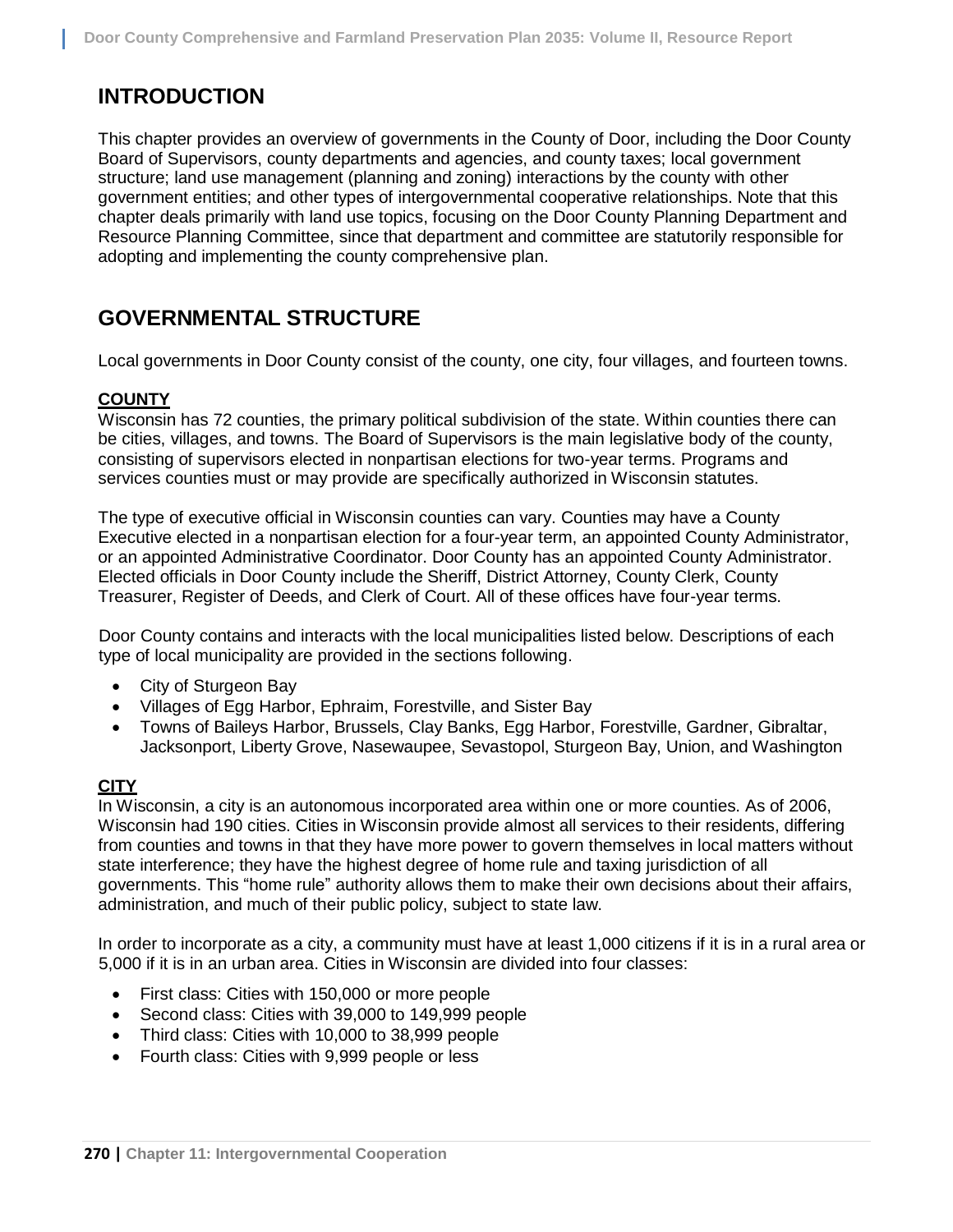The City of Sturgeon Bay, officially incorporated on April 7, 1883, is a fourth-class city. The city, which is the county seat, covers approximately 4,000 acres and has 80 miles of streets and 11 parks. It includes portions of three different school districts: Sturgeon Bay, Sevastopol, and Southern Door.

Cities can choose to hire a city administrator or city manager, instead of electing a mayor, or have both. The City of Sturgeon Bay has both an appointed city administrator and an elected mayor. The city is governed by a Common Council consisting of the mayor and elected alderpersons. The mayor is elected at-large by residents of the City of Sturgeon Bay, and each of the seven districts in the city elect one alderperson. The mayoral term is three years, while the alderpersons serve for two years.

The city employs approximately 70 full-time employees and more than 60 part-time employees during seasonal periods. The city's organization consists of five departments: Police, Fire, Public Works, Community Development, and Administration. In addition to police and fire protection, city services include administration, finance, planning and zoning, real estate assessment, building inspection, street maintenance, snow removal, garbage and recycling collection, park and recreation, and water weed management. The City of Sturgeon Bay has the following boards, commissions, and committees:

- Board of Electrical Examiners
- Board of Public Works
- Board of Review
- Cable Communication System Advisory Council
- City Plan Commission
- Community Protection & Services
- Finance/Purchasing & Building Committee
- Fire & Police Commission
- Historic Preservation Commission
- Industrial Park Development Review Team
- Loan Review Committee/Revolving Loan Committee
- Personnel Committee
- Parks & Recreation Board
- Parks & Recreation Committee
- Parking & Traffic Committee
- Sturgeon Bay Harbor Commission
- Sturgeon Bay Waterfront Redevelopment Authority
- Utility Commission
- Zoning Board of Appeals

## **VILLAGE**

In Wisconsin, a village is an autonomous incorporated area within one or more counties; currently there are 402 villages in the state. Villages provide various services to residents and have a degree of home rule and taxing jurisdiction over them. The home rule authority granted to villages allows them to make their own decisions about their affairs, administration, and much of their public policy, subject to state law.

Villages are governed by a Village President and a Board of Trustees. Village officers include a president, clerk, treasurer, and assessor. Villages may also elect to hire a village manager instead of an elected village president. In order to incorporate as a village, a community must have at least 150 citizens if it is in a rural area (isolated) or 2,500 if it is in an urban area (existing metropolitan area, more densely settled).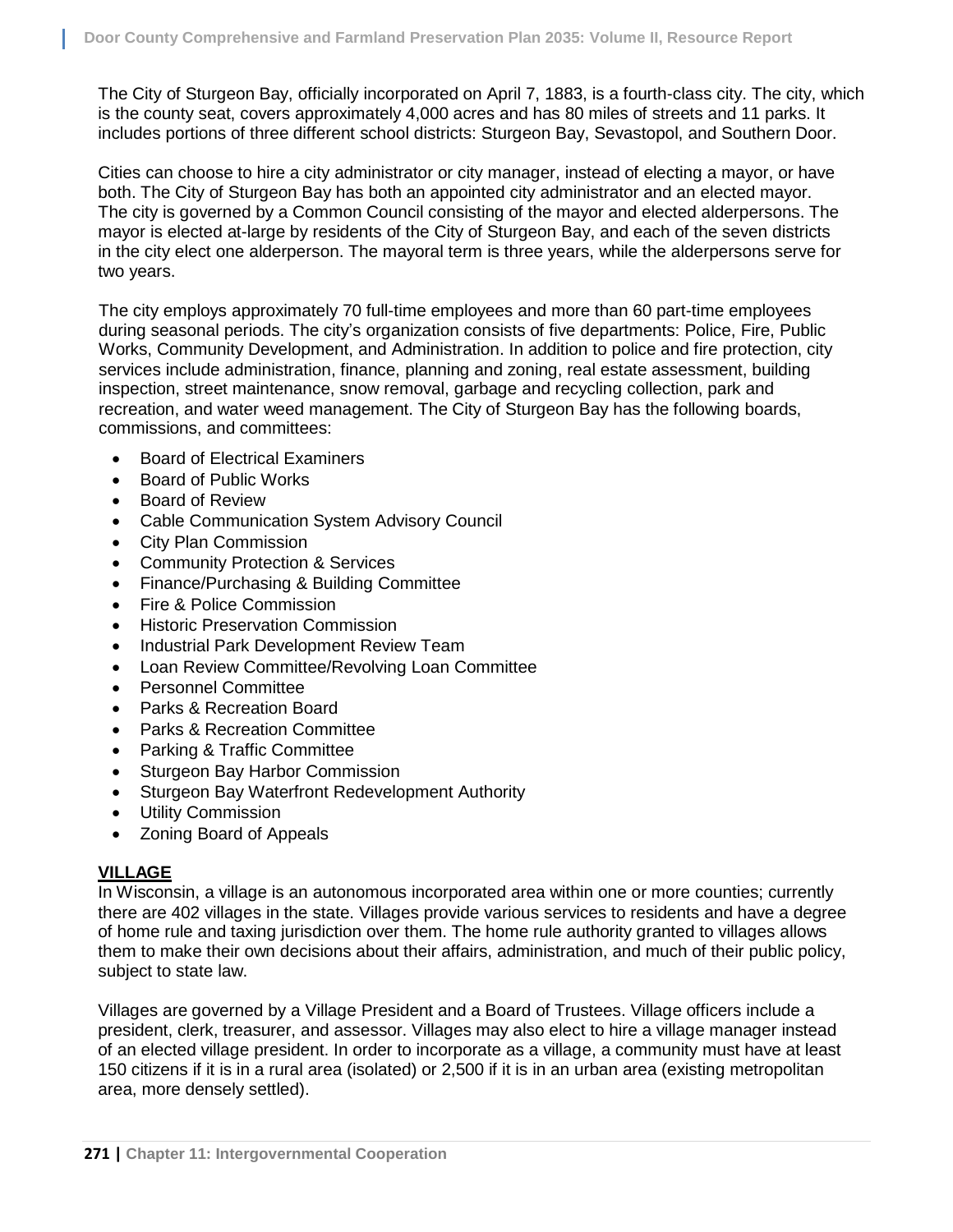Door County has four villages: Egg Harbor, Ephraim, Forestville, and Sister Bay.

#### **TOWN**

In Wisconsin, a town is a municipality within a county. Wisconsin has 1,259 towns. All areas in the state that have not been incorporated as cities or villages are parts of towns.

The terms "town" and "township" are sometimes used interchangeably, but in Wisconsin the words are not identical. The word "town" denotes a unit of government while "township" is a surveyor's term describing the basic grid framework for legal descriptions of all land in the state (including land in cities and villages). Originally, most townships were six mile by six mile squares (36 square miles), but natural and human-made boundaries (rivers and county lines, for example) caused some variation. Townships are often annexed by neighboring cities and villages in whole or in part.

Towns are similar to cities and villages in that they provide many of the same services, but they are organized and governed in a different manner. The major distinguishing feature of towns is the fact that they continue to operate as a "direct democracy." State law requires towns to hold "town meetings" where all qualified electors who are age 18 or older and have lived in the town for at least ten days can discuss and vote on town matters, including the town's property tax levy. This means that the electors of the town have more direct control over most local government issues than those living in cities and villages where major decisions are made by elected representatives. Towns also tend to integrate their services with counties to a greater extent than cities and villages.

Towns are governed by an elected town board, which is headed by a board chair. The town board consists of three or five members elected for two-year terms. Towns are also served by a clerk, treasurer, assessor, and can have an appointed or elected town administrator.

Towns, except for those that have adopted village powers, have less authority than villages and cities because they lack the home rule granted to villages and cities by the state. At the minimum, towns maintain their local roads. Towns may choose to provide more services, however, overlapping with those provided by the county. In most cases, towns provide limited services and thus town residents often pay lower taxes than their city or village counterparts.

Town boards can obtain greater planning and regulatory authority when they are granted village powers. Without village powers, when a town wishes to adopt an ordinance to deal with a local concern, the town must decide whether they have specific or implied authority granted to them through state statutes. If authorized by the town electors at a town meeting, the town board may exercise powers relating to villages and conferred on village boards under Ch. 61, Wis. Stats., except those powers which conflict with statutes relating to towns and town boards.

With village powers, the town board may exercise the specific and general powers of a village under s. 61.34, Wis. Stats. Under this authority, the town board's authority includes police power to regulate for the town's health, safety, and welfare. An example of specific village powers that a town board may exercise is comprehensive planning authority.

A town with village powers has some, but not all, of the powers exercised by a village because of different statutory procedures applicable to towns. For example, the statutes provide that a town in a county with comprehensive zoning must first obtain the approval of the electors to engage in town-level zoning and then must obtain approval of the county board before the town zoning ordinance or any amendment to it may take effect. This is in contrast to cities and villages, who may enact local-level zoning without seeking the approval of the county.

In Door County, most of the towns have chosen to exercise village powers. The appropriate municipality should be contacted for further information.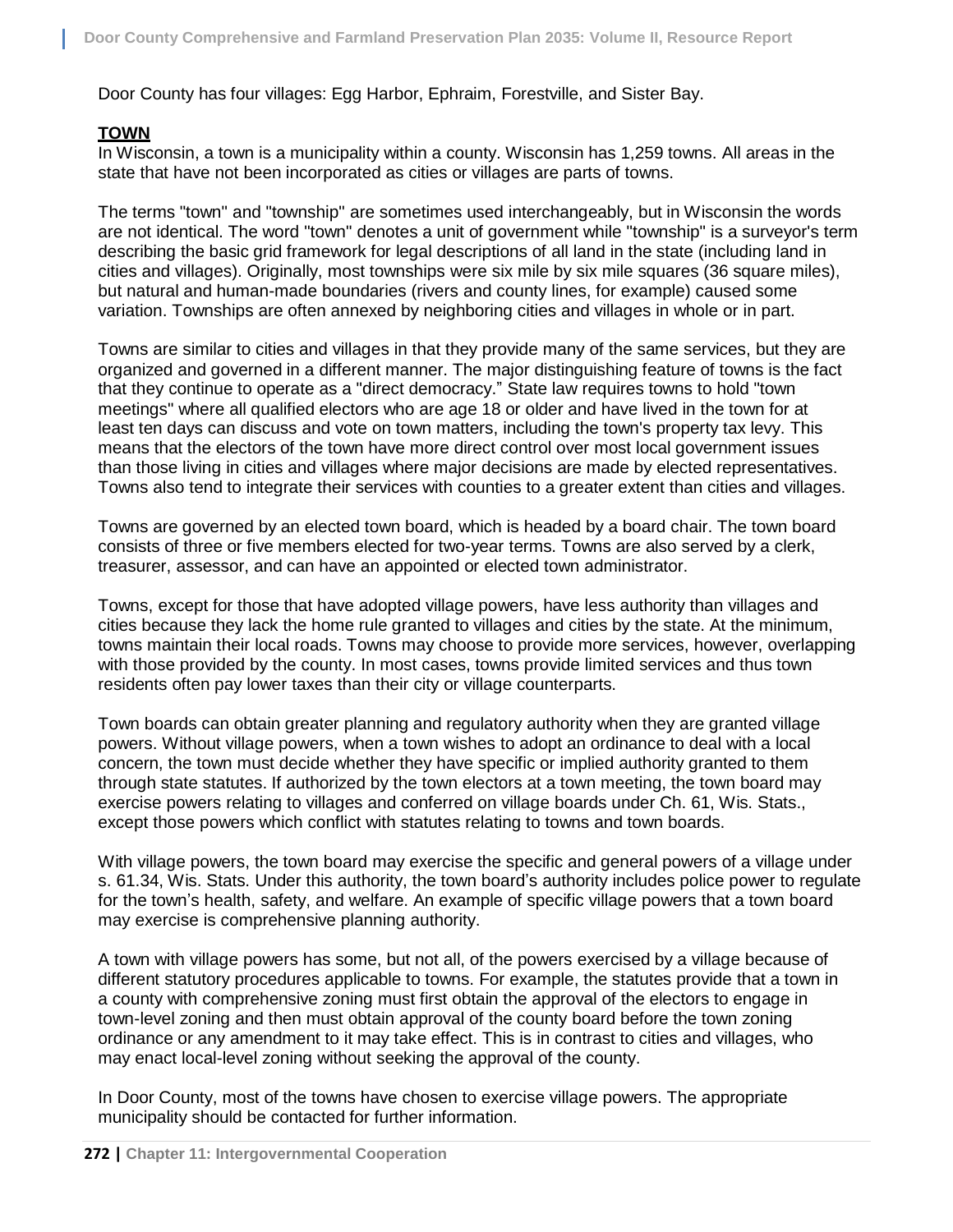# **COUNTY ELECTED OFFICIALS, COMMITTEES, AND DEPARTMENTS**

#### **DOOR COUNTY BOARD OF SUPERVISORS**

The County of Door and its accompanying government were established in 1851. Door County is governed by an elected Board of Supervisors, currently representing 21 Supervisory Districts. Each supervisory district contains an approximately equal number of residents. Elections are held for all supervisors in April of even-numbered years; all supervisors serve two-year terms. A chair and vicechair are elected each term by the supervisors themselves.

The Door County Board of Supervisors oversees services provided by Door County, many of which are mandated by the state and/or federal government. Supervisors serve primarily a legislative function, largely limited to policy making, law-making, budgetary approval, and cooperative decision-making. No operational control resides with individual supervisors. Basic county board functions include the following:

- involve, represent, and be accountable to the public
- create budgets and levy taxes
- set policies and regulate
- provide the framework for county services
- oversee county operations
- cooperate with other governments

The county board sets policy through adoption of plans, budgets, ordinances, and resolutions, as described below:

- Plans. A plan involves setting desired future conditions and steps to get there. With regard to land use management, Wisconsin's "Smart Growth" legislation requires county adoption of a comprehensive plan. Other common plans at the county level are strategic plans, which the Door County Board of Supervisors undertook in 2009; capital improvement plans (how money will be spent on infrastructure projects), which the County Board adopts on an annual basis; parks, which the County Board adopts every five years; and transportation.
- Budgets. The budget is the document through which the board determines what services will be provided, how they will be funded, and to what level they will be funded.
- Ordinances. An ordinance is a local law prescribing rules of conduct related to the corporate powers of the governmental body. It is a law that can be enforced by the officials of the governmental body. It is intended to be a permanent part of the governmental code.
- Resolutions. Resolutions deal with matters that are less permanent than ordinances and are more temporary in character. They are more often used to grant special privileges, express opinions, or to communicate with other governmental bodies.

Much of the work described above is conducted through committees comprised entirely of or including at least some supervisors, supported by county staff. Door County committees, as of 2013, are listed in the following sections.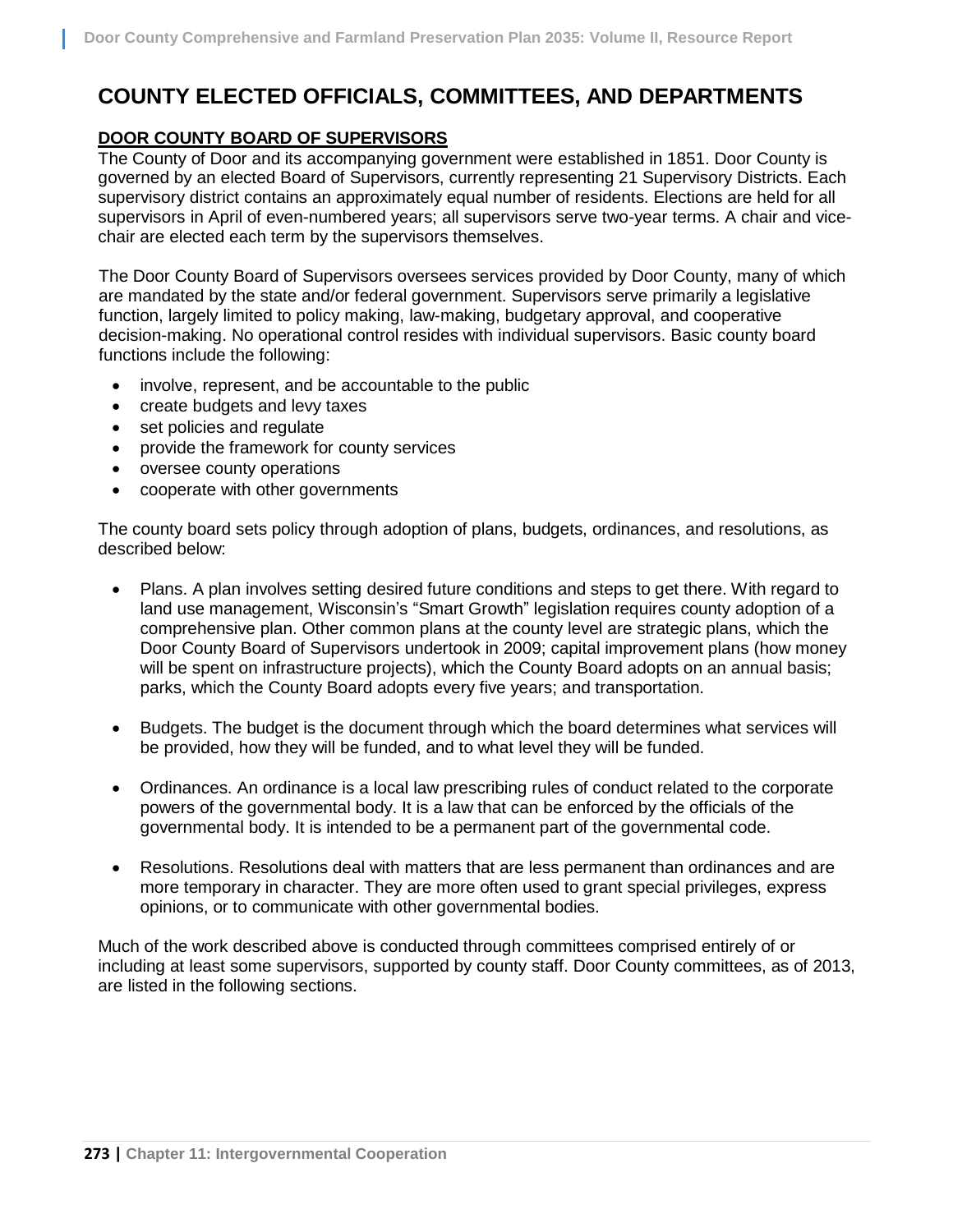#### **STANDING COMMITTEES**

Standing committees consist almost entirely of county board supervisors and have a continuing existence. Standing committees are policy-making bodies, determining broad outlines and principles governing administration of the departments that they oversee. Door County's standing committees and the departments they oversee (if applicable) are listed in Table 11.1. Agendas and minutes for these committee meetings, as well as committee members, may be found at the door County Web site listed in the Resources and Further Information section at the end of this chapter.

| Child Support, Corporation Counsel, County Administrator, County  |
|-------------------------------------------------------------------|
| Clerk, Human Resources, Veterans Services                         |
|                                                                   |
|                                                                   |
| Emergency Management, Emergency Services                          |
|                                                                   |
|                                                                   |
| Information Systems/Land Information Office, Real Property,       |
|                                                                   |
| Circuit Court Branches   & II, Clerk of Court, District Attorney, |
|                                                                   |
|                                                                   |
|                                                                   |
|                                                                   |
|                                                                   |
|                                                                   |
|                                                                   |
|                                                                   |

|  | Table 11.1: County of Door Standing Committees |  |
|--|------------------------------------------------|--|
|--|------------------------------------------------|--|

*Source: Door County Administrator.* 

\* The Resource Planning Committee is the oversight committee for the adoption and implementation of this comprehensive and farmland preservation plan. It consists of five county board supervisors, typically meeting the first and third Thursdays of every month. Notices of public hearings conducted by the Resource Planning Committee are published in the *Door County Advocate*. Meeting agendas are posted in the Planning Department and next to the County Clerk's office on the first floor of the Government Center, at the library, and at the Justice Center.

#### **STATUTORY COMMITTEES, COMMISSIONS, AND BOARDS**

Statutory committees, commissions, and boards are standing committees comprised of county board members and members-at-large from the community. Members are appointed by the county board chair and confirmed by the county board. Door County's statutory committees, commissions, and boards and the departments they oversee (if applicable) are listed in Table 11.2. Agendas and minutes for these committee meetings may be found at the Door County Web site listed in the Resources and Further Information section at the end of this chapter.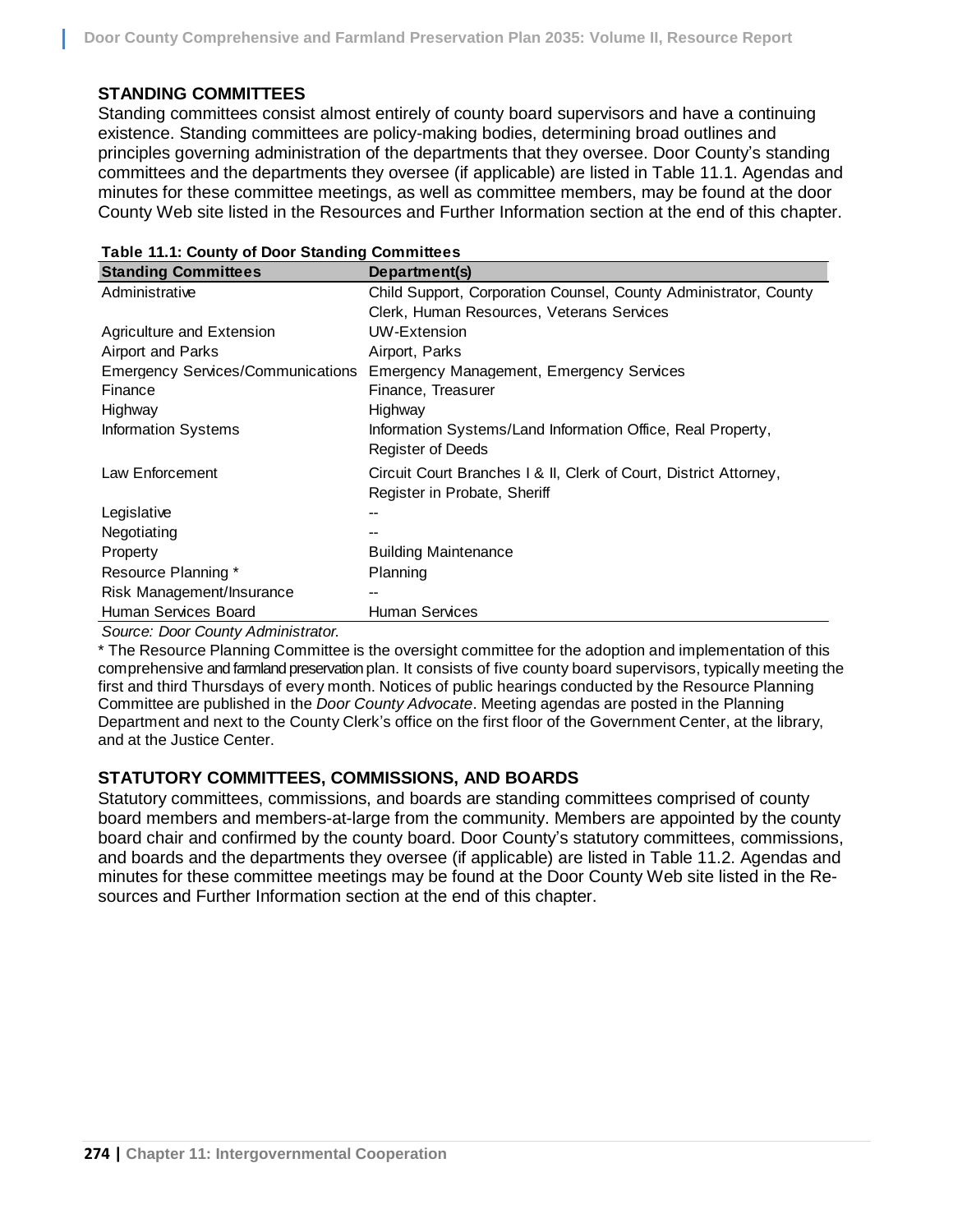| Table 11.2: Door County Statutory Committees, Commissions, and Boards                      |                             |
|--------------------------------------------------------------------------------------------|-----------------------------|
| <b>Statutory Committees, Commissions, and Boards</b>                                       | Department(s)               |
| Aging and Disabilities Resource Center Advisory Board Aging and Disability Resource Center |                             |
| Board of Health                                                                            | Public Health, Sanitarian   |
| Civil Service Commission                                                                   |                             |
| Economic Development                                                                       |                             |
| <b>Ethics</b>                                                                              |                             |
| <b>Highway Safety Commission</b>                                                           | --                          |
| <b>Land Conservation</b>                                                                   | Soil and Water Conservation |
| Library Board                                                                              | Library                     |
| Long Term Support Planning Committee                                                       |                             |
| <b>Veterans Service Commission</b>                                                         | --                          |
| Source: Door County Administrator.                                                         |                             |

#### **Table 11.2: Door County Statutory Committees, Commissions, and Boards**

**AD-HOC COMMITTEES**

Ad-hoc committees are formed to complete a specific project or assignment under a specific timetable. Members are appointed by the county board chair and confirmed by the county board. Ad-hoc committees are dissolved upon completion of the purpose for which the committee was appointed. Current County of Door ad-hoc committees are listed below:

- Communications Advisory Technical Subcommittee
- Fair Study Committee
- Redistricting
- **Senior Resource Center Building Committee**
- W-2 Children's Services Network
- W-2 Community Steering Committee

#### **OTHER COMMITTEES AND APPOINTMENTS**

County board supervisors also serve on and/or make appointments to a variety of other committees, which operate at or in conjunction with county agencies.

- Bay-Lake Regional Harbor Council Representative
- Bay-Lake Regional Planning Commission Representative
- Civil Service Commission
- Door County Housing Authority
- Economic Development
- Ethics
- Emergency Services/Communications
- Glacierland Resource Conservation and Development, Inc.
- Lakeshore Community Action Partnership Representative
- Land Information Council
- Local Elected Officials
- Local Emergency Planning
- Local Historian
- Museum Archives (oversees the Door County Museum)
- Poet Laureate
- Wisconsin Development Fund Grant Loan Review Committee
- **•** Senior Services Advisory Committee
- Zoning Board of Adjustment. In accordance with state statutes, the BOA helps administer the county zoning ordinance through holding public hearings and making decisions regarding petitions for variance and appeals of zoning administrator or Resource Planning Committee decisions.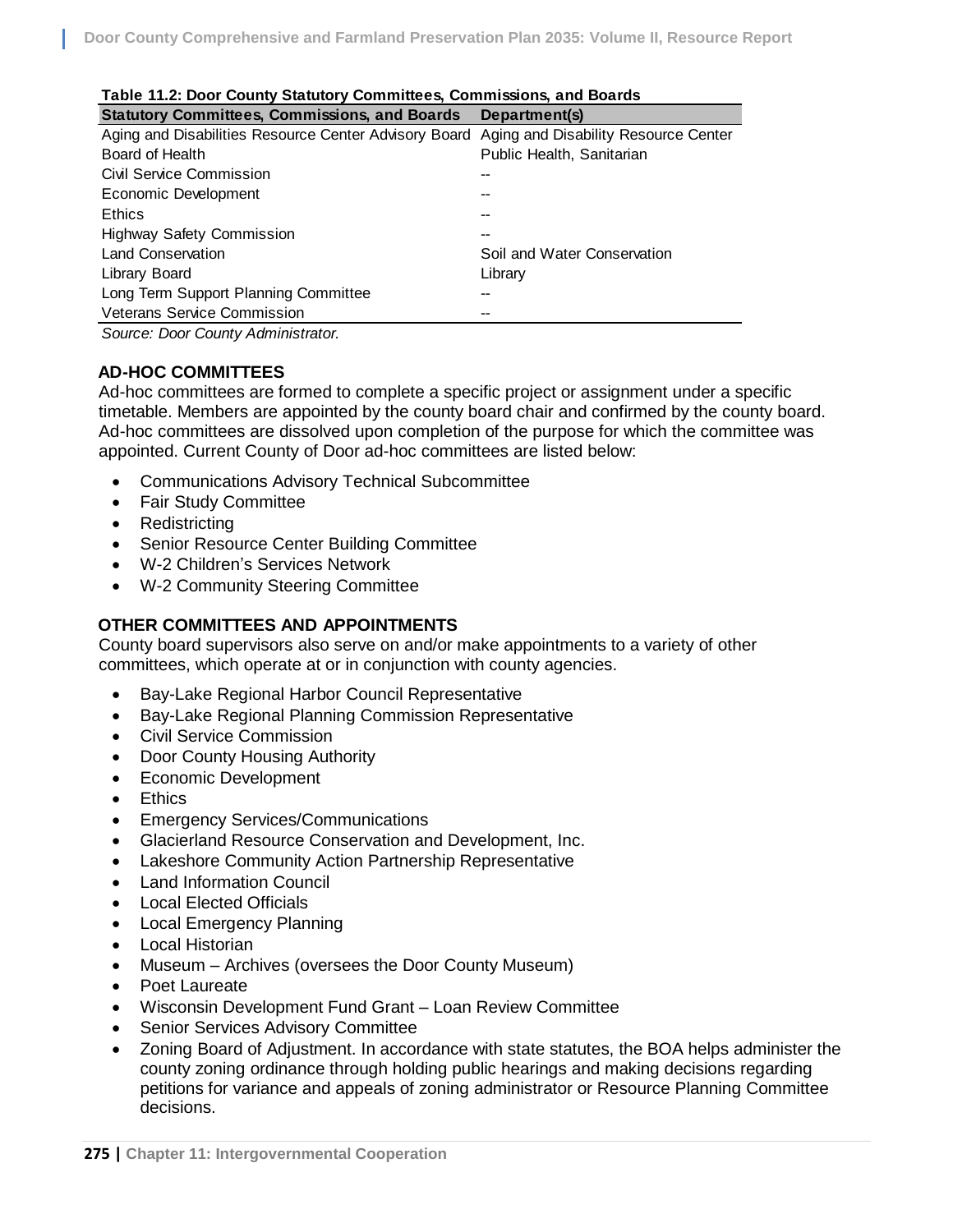#### **DOOR COUNTY DEPARTMENTS AND AGENCIES**

The County of Door employs over 300 people, working for 32 departments. Departments and their contact information may be found on the Door County Web site, listed in the Resources and Further Information section at the end of this chapter.

The Planning Department, which is responsible for administering and enforcing zoning and other land use-related ordinances and programs, works with nearly all county departments, but works particularly closely with the following:

- **Sanitarian** As discussed in Chapter 6, Natural Resources, the Sanitarian Department administers Door County's private on-site wastewater treatment systems programs. The Planning Department coordinates the issuance of zoning permits with the issuance of sanitary permits.
- **Real Property Listing** Real Property Listing processes all information recorded in the Register of Deeds Office pertinent to the transfer of land and retains original copies of all land surveys conducted in the county. The Planning Department relies on Real Property Listing records in administering the county zoning and land division ordinances, particularly when land has been subdivided.
- **Register of Deeds** Register of Deeds is responsible for the filing and recording of various legal documents including deeds, mortgages, and other documents pertaining to real estate. The Planning Department relies on Register of Deeds records in order to administer the zoning and land division ordinances, and the departments work to coordinate the recording of materials that ensure compliance with Planning Department ordinances.
- **Soil and Water Conservation Department (SWCD)**  As discussed in Chapter 6, Natural Resources, SWCD has responsibility for administration of the county's soil and water conservation programs designed to halt and reverse the depletion of the county's soil resources and pollution of its waters. The SWCD and Planning Departments coordinate a variety of land use management ordinances and programs.
- **Information Systems (IS)/Land Information Office (LIO)** The IS/LIO manages and coordinates Door County's Geographic Information System (GIS). The Planning Department coordinates with the LIO in many areas, including maintenance of information related to permit issuance, land use-related data creation and maintenance, and mapping.

Also, in administering the county's addressing ordinance and manual, the Planning Department's GIS Mapping Specialist coordinates address numbering, road naming, signage, and related issues with Real Property Listing, IS/LIO, Emergency Services, and the local municipalities.

## **COUNTY TAXES**

Door County's programs and services are primarily funded by property taxes. Table 11.3 illustrates a history of the taxes levied and collected in Door County between 2002 and 2012, with the 2002 dollar values inflation-adjusted to 2012. Note that property taxes fund the local school districts, the vocational school (Northeast Wisconsin Technical College), the county itself, the local municipality within which the property is located, and other taxing jurisdictions, such as sanitary districts.

Between 2002 and 2012, the county's full value increased by over \$421 million (6%) and the total property tax collected increased over \$2.8 million (4%). In looking at taxes broken out by taxing jurisdiction, taxes collected by school districts increased between 2002 and 2012 by 68%. Also, NWTC taxes decreased by 16%, while county, local, and other taxes increased 33%, 65%, and 144%, respectively.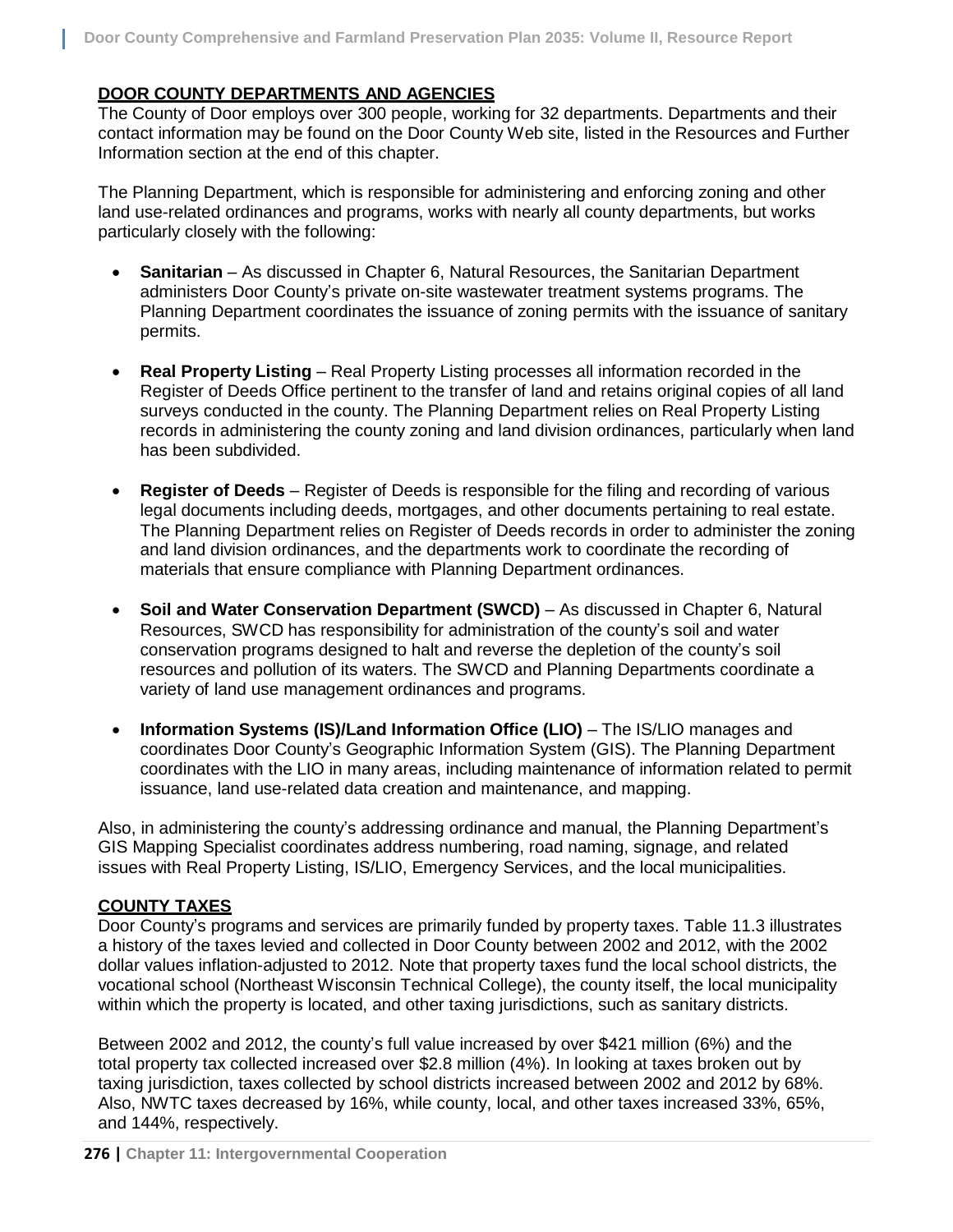Note that the County of Door has adopted, per statutory guidelines, a sales tax of 0.5% in addition to the state sales tax of 5%, the revenues from which provide a slight offset to property taxes.

| Table 11.3: Comparative Tax Appropriations, Door County |  |  |
|---------------------------------------------------------|--|--|
|                                                         |  |  |

|          |                                                                                                         | <b>Total</b>    |                  |               |                                                                                          |                                  |                                      |              |
|----------|---------------------------------------------------------------------------------------------------------|-----------------|------------------|---------------|------------------------------------------------------------------------------------------|----------------------------------|--------------------------------------|--------------|
| Year     | <b>Full</b>                                                                                             | <b>Property</b> | <b>State Tax</b> |               |                                                                                          | <b>Taxing Jurisdiction Share</b> |                                      |              |
| Levied   | Value                                                                                                   | Tax             | <b>Credit</b>    | <b>School</b> | <b>Vocational</b>                                                                        | County                           | Local                                | <b>Other</b> |
| 2002*    | \$6.686.155.427                                                                                         |                 |                  |               | \$88,873,150 \$4,816,959 \$33,553,480 \$10,661,572 \$23,997,868 \$17,389,561 \$3,270,671 |                                  |                                      |              |
| 2012     | \$7,107,278,200 \$92,747,416 \$5,862,501 \$56,339,174 \$8,923,075 \$31,976,320 \$28,679,916 \$7,984,245 |                 |                  |               |                                                                                          |                                  |                                      |              |
| # Change | \$421.122.773                                                                                           |                 |                  |               | \$3,874,266 \$1,045,542 \$22,785,694 -\$1,738,497                                        |                                  | \$7,978,452 \$11,290,355 \$4,713,574 |              |
| % Change | 6%                                                                                                      | 4%              | 22%              | 68%           | $-16%$                                                                                   | 33%                              | 65%                                  | 144%         |
|          | Source: Wisconsin Department of Revenue, City, Village and Town Taxes.                                  |                 |                  |               |                                                                                          |                                  |                                      |              |

*Source: Wisconsin Department of Revenue, City, Village and Town Taxes. \*Inflation-adjusted to 2012.*

Under the 2013-2015 state budget, a municipality is allowed to increase its levy over the amount it levied in the prior year by the percentage increase in equalized value from net new construction. If no new construction occurs, then the allowable levy increase is zero percent. There are some exceptions and modifications to levy limits, such as debt service exemptions. Municipalities can also exceed limits if approved by referendum.

These levy limits have been in place for a number of years. Door County has had very low net new construction in recent years, thus has not been able to increase its levy by much.

# **LAND USE (PLANNING AND ZONING) PROGRAM INTERACTIONS**

With regard to land use issues, the primary types of county and municipal interactions in Door County are relationships required by or established with state and regional agencies and those involving comprehensive and farmland preservation planning, land use education and discussion forums, plat review, and extra-territorial regulation.

#### **STATE AND REGIONAL LAND USE AGENCIES**

#### **WISCONSIN DEPARTMENT OF ADMINISTRATION - DIVISION OF INTERGOVERNMENTAL RELATIONS**

The Division of Intergovernmental Relations (DIR) works with counties, municipalities, and citizens providing support services in land use planning, land information and records modernization, municipal boundary review, plat review, demography, and coastal management programs. The plat review process is described in more detail in a subsequent section.

The DIR includes the Wisconsin Coastal Management Program (WCMP), a program dedicated to preserving and improving access to the natural and historic resources of Wisconsin's Great Lakes coasts. The WCMP works cooperatively with state, local, and tribal government agencies and nonprofit organizations to manage the ecological, economic, and aesthetic assets of the Great Lakes and their coastal areas. Door County has benefited from a variety of WCMP grants, most of which have been awarded to the SWCD. The WCMP, in partnership with the DNR, also developed the Draft Wisconsin Coastal Estuarine Land Conservation Plan, as described in Chapter 6, Natural Resources.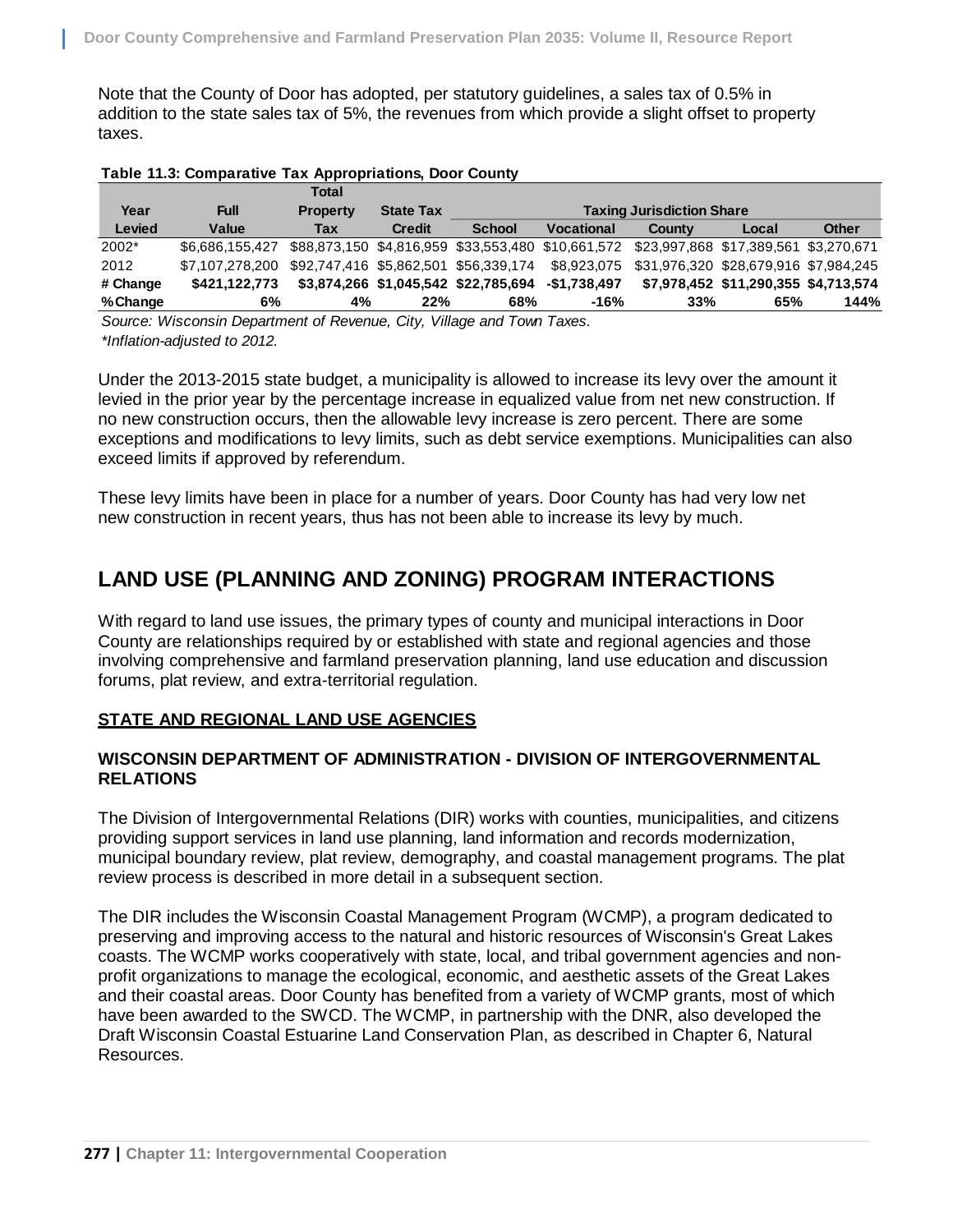#### **WISCONSIN DEPARTMENT OF NATURAL RESOURCES**

The Planning Department works with the DNR regularly on land use issues, most frequently involving shoreland zoning, ordinary high water mark determinations, wetland management, and floodplain management. The wetland, shoreland, and floodplain regulation processes in Door County are described in Chapter 6, Natural Resources. Other land use plans developed by the DNR that incorporate Door County are also described in Chapter 6, including the Wildlife Action Plan and the Land Legacy Report.

### **BAY-LAKE REGIONAL PLANNING COMMISSION**

The Bay-Lake Regional Planning Commission was created in 1972 by Governor Lucey under s. 66.945 (re-titled 66.0309), Wis. Stats., as the official area-wide planning agency for northeastern Wisconsin. The function of Bay-Lake is solely advisory. Bay-Lake has undertaken regional studies focusing on the region's transportation network, population and economic structure, housing characteristics, natural resources, land and water related issues, and those issues that transcend local governmental boundaries.

Bay-Lake operates under the following five principles:

- To assist and advise local government;
- To influence state, regional, and federal plans and programs that reflect the best interest of the Bay-Lake Region;
- To prepare and adopt a comprehensive plan under s. 66.0295, Wis. Stats., for the development of the region;
- To provide technical information about the region for use by public and private agencies; and
- To encourage citizen participation in the planning process.

Bay-Lake provides planning assistance to member municipalities. Door County has maintained sporadic membership in Bay-Lake since its establishment. The county is currently not a member.

#### **COMPREHENSIVE PLANNING**

#### **COMPREHENSIVE PLAN DEVELOPMENT**

The Door County Planning Department is responsible for the overall development of the county's comprehensive plan in compliance with the requirements of s. 66.1001(4)(a), Wis. Stats., which requires municipalities with a zoning ordinance, subdivision ordinance, or an official mapping program to have a comprehensive plan and to update that plan at least every 10 years. As of January 1, 2010, all land use management decisions based on those zoning or subdivision ordinances or official maps must be consistent with that municipality's comprehensive plan.

The municipalities in Door County required to have a comprehensive plan are:

- County of Door
- City of Sturgeon Bay
- Villages of Egg Harbor, Ephraim, Forestville, and Sister Bay
- Town of Egg Harbor (town subdivision ordinance)
- Towns of Union and Brussels (town-level zoning)

For detailed information on Wisconsin's planning legislation, the process followed in preparation of the Door County Comprehensive Plan, and the county plan vision statements and goals, see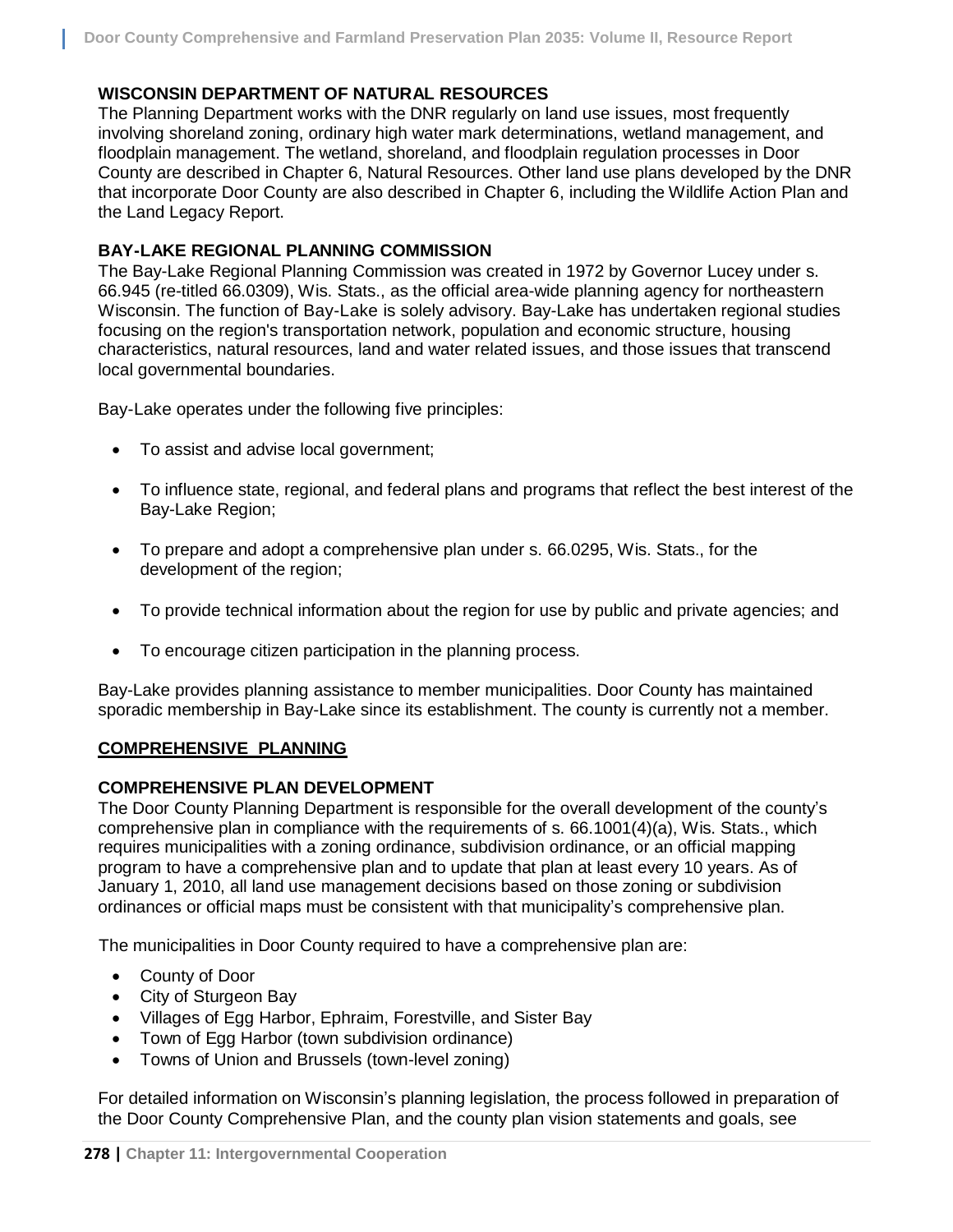Volume I of the plan.

### **COMPREHENSIVE PLAN IMPLEMENTATION**

As has been true historically, the Door County Zoning Ordinance will presumably continue to be the primary tool the county uses to implement the comprehensive plan. Administration and enforcement of the zoning ordinance are carried out in accordance with state statutes, which outline procedures counties must follow involving towns in potential zoning ordinance text and map amendments. Note that the Planning Department also provides means for additional coordination with the towns that have adopted county comprehensive zoning, such as seeking input on and allowing extra time for town review of applications going to public hearing (conditional use permits, variances, zoning text amendments, zoning map amendments).

Table 11.4 on the following page shows which municipalities have as of October 2014 adopted comprehensive plans as well as which land use management ordinances they have adopted. A description of most of the ordinances listed in Table 11.4 may be found in Chapter 10, Land Use.

#### **LAND USE EDUCATION FORUMS**

Since 2006, the Door County Planning Department has held educational/discussion meetings on an approximately quarterly basis with local elected and appointed officials. The purpose of the meetings is to provide educational and discussion forums regarding planning and zoning issues and to help coordinate comprehensive planning and related regulatory activities between the Planning Department and local municipalities. Meetings cover topics and include speakers requested by municipal officials.

Planning Department Zoning Administrators are also actively involved with the Wisconsin County Code Administrators and the Eastern Wisconsin County Code Administrators, attending and organizing educational sessions and serving on various committees.

#### **PLAT REVIEW**

The state requires a subdivision plat any time a landowner or landowner's agent divides a lot, parcel, or tract of land for the purpose of sale or building development, where:

- 1) The division creates five or more parcels or building sites (i.e., lots or outlots) of 1  $\frac{1}{2}$  acres each or less; or
- 2) Successive divisions within a five-year period create five or more parcels or building sites (i.e., lots or outlots) of 1½ acres each or less.

Final plats for situations that meet the state requirements listed above are subject to three objecting authorities, as defined by state statutes. The Wisconsin Department of Administration has a Plat Review Program that reviews all subdivision plats as defined by s. 236.02 (12), Wis. Stats. (described above), or as required by local ordinance, for compliance with ss. 236.15, 236.16, 236.20, and 236.21, Wis. Stats. The Wisconsin Department of Transportation reviews subdivision plats for compliance with Trans 233, Wis. Admin. Code, when lands being platted abut a state trunk or interstate highway, or when the subdivider has an interest in land between the subdivision and a state trunk or interstate highway. Door County is also an objecting authority for those subdivision plats located within the city and villages: the Planning Department reviews city and village plats to determine any conflicts with parks, parkways, expressways, major highways, airports, drainage channels, schools, or other planned public improvements.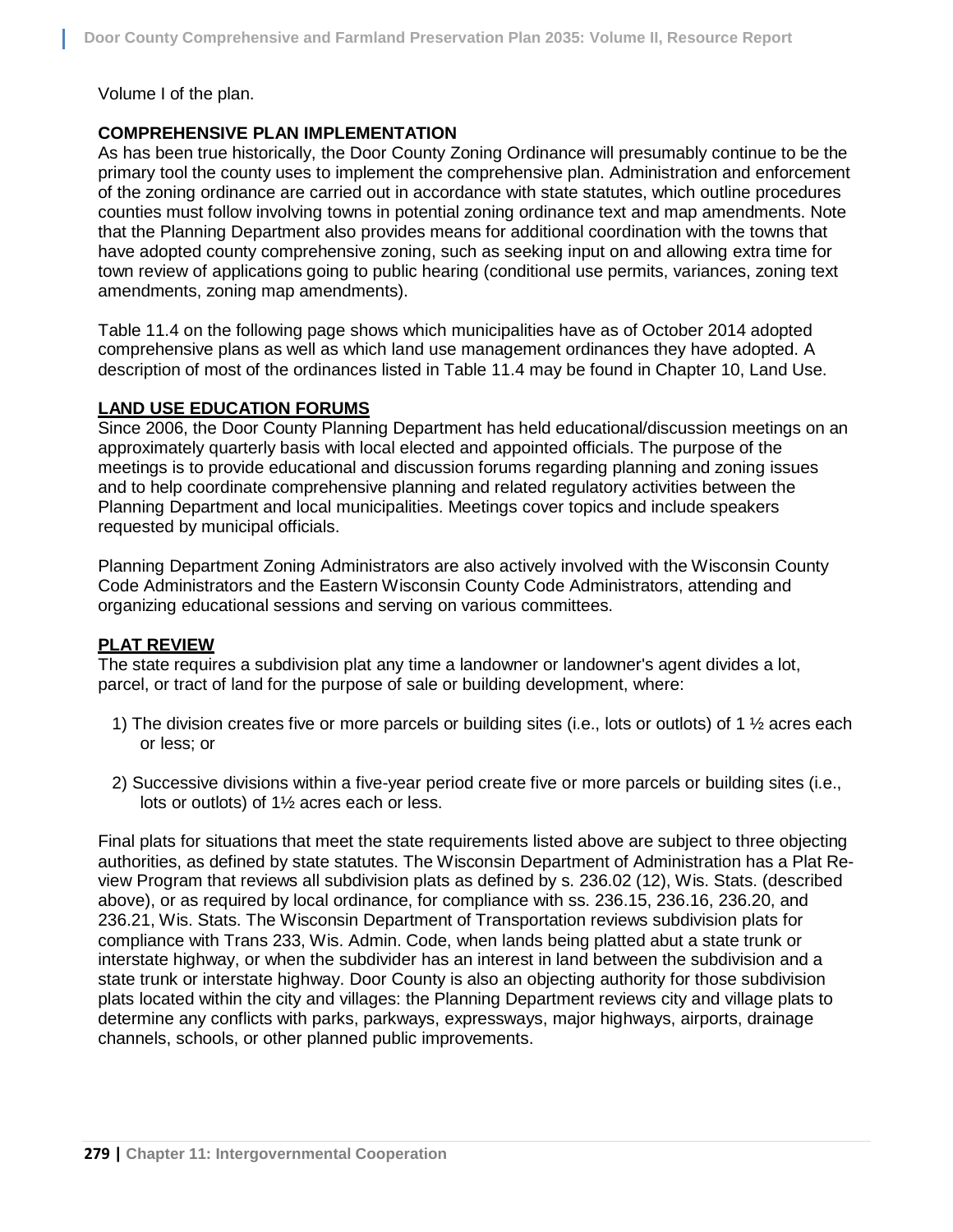|                               |                                     | Table 11.4: Land Use Management Ordinances and Plans, Door County Municipalities |                                |                           |                                |                           |                           |                                                                                                                                                                                                                                                                                                                                                            |  |
|-------------------------------|-------------------------------------|----------------------------------------------------------------------------------|--------------------------------|---------------------------|--------------------------------|---------------------------|---------------------------|------------------------------------------------------------------------------------------------------------------------------------------------------------------------------------------------------------------------------------------------------------------------------------------------------------------------------------------------------------|--|
|                               | Comprehensive                       |                                                                                  |                                |                           | Telecom                        | Wind                      | Airport                   |                                                                                                                                                                                                                                                                                                                                                            |  |
| Municipality                  | Plan                                | Zoning                                                                           | Division                       |                           | Floodplain munications         | Energy                    | Height                    | Other Plans & Ordinances                                                                                                                                                                                                                                                                                                                                   |  |
| Door County                   | Yes                                 | $Yes - 9 towns$                                                                  | $Yes**$                        | $Yes**$                   | $Yes**$                        | $Yes**$                   | Yes                       | Uniform Addressing Ord.; Solid Waste Management                                                                                                                                                                                                                                                                                                            |  |
|                               |                                     | under county                                                                     |                                |                           |                                |                           |                           | Ord.; Recycling Ord.; Outdoor Refuse Burning and                                                                                                                                                                                                                                                                                                           |  |
|                               |                                     | $\mathbb O$<br>comprehensiv                                                      |                                |                           |                                |                           |                           | Fireworks Ord.; Farmland Preservation Plan; Parks &                                                                                                                                                                                                                                                                                                        |  |
|                               |                                     |                                                                                  |                                |                           |                                |                           |                           |                                                                                                                                                                                                                                                                                                                                                            |  |
|                               |                                     | zoning, 5 with                                                                   |                                |                           |                                |                           |                           | Open Space Plan; Land & Water Resource                                                                                                                                                                                                                                                                                                                     |  |
|                               |                                     | county zoning in                                                                 |                                |                           |                                |                           |                           | Management Plan; Bicycle, Pedestrian, and                                                                                                                                                                                                                                                                                                                  |  |
|                               |                                     | shoreland only.*                                                                 |                                |                           |                                |                           |                           | Recreational Facilities Plan; County Highway Plan                                                                                                                                                                                                                                                                                                          |  |
| T. Baileys Harbor Yes         |                                     | County                                                                           | County                         | County                    | County                         | County                    | $\mathsf{S}^{\mathsf{O}}$ | Bicycle plan                                                                                                                                                                                                                                                                                                                                               |  |
| T. Brussels                   | Yes                                 | land<br>County Shore                                                             | County                         | County                    | County                         | County                    | $\tilde{z}$               |                                                                                                                                                                                                                                                                                                                                                            |  |
|                               |                                     | $&$ Town                                                                         |                                |                           |                                |                           |                           |                                                                                                                                                                                                                                                                                                                                                            |  |
| T. Clay Banks                 | Yes                                 | County                                                                           | County                         | County                    | County                         | County &                  | $\tilde{z}$               | Holding tank - sludge spreading code                                                                                                                                                                                                                                                                                                                       |  |
|                               |                                     |                                                                                  |                                |                           |                                | $_{\rm Town}$             |                           |                                                                                                                                                                                                                                                                                                                                                            |  |
| T. Egg Harbor                 | Yes                                 | County Shoreland                                                                 | ∛<br>County                    | County                    | County                         | County                    | $\mathsf{S}^{\mathsf{O}}$ | ÷                                                                                                                                                                                                                                                                                                                                                          |  |
|                               |                                     | Önly                                                                             | Town                           |                           |                                |                           |                           |                                                                                                                                                                                                                                                                                                                                                            |  |
| T. Forestville                | $\mathsf{S}^{\mathsf{o}}$           | County                                                                           | County                         | County                    | County                         | County                    | ż                         |                                                                                                                                                                                                                                                                                                                                                            |  |
| T. Gardner                    | $\mathbf{Yes}$                      | County Shoreland                                                                 | County                         | County                    | County                         | County                    | $\mathsf{S}^{\mathsf{o}}$ | Concentrated Animal Feeding Operation Ordinance                                                                                                                                                                                                                                                                                                            |  |
|                               |                                     | Önly                                                                             |                                |                           |                                |                           |                           |                                                                                                                                                                                                                                                                                                                                                            |  |
| T. Gibraltar                  | Yes                                 | County                                                                           | $\mathop{\rm County}\nolimits$ | County                    | $\mathop{\rm County}\nolimits$ | County                    | Ephraim-<br>Gibraltar     | Bicycle plan                                                                                                                                                                                                                                                                                                                                               |  |
| T. Jacksonport                | $\mathsf{S}^{\mathsf{o}}$           | County                                                                           | County                         | County                    | County                         | County                    | $\mathsf{S}^{\mathsf{O}}$ |                                                                                                                                                                                                                                                                                                                                                            |  |
| T. Liberty Grove              | Yes                                 | County                                                                           | County                         | County                    | County                         | County                    | ż                         | Park & recreation plan, Bicycle Plan                                                                                                                                                                                                                                                                                                                       |  |
|                               | Yes                                 |                                                                                  | ళ<br>County                    | County                    | County                         |                           | County                    |                                                                                                                                                                                                                                                                                                                                                            |  |
| T. Nasewaupee                 |                                     | County Shoreland<br>Only                                                         | Town                           |                           |                                | County                    |                           |                                                                                                                                                                                                                                                                                                                                                            |  |
| T. Sevastopol                 | Yes                                 | County                                                                           | County                         | County                    | County                         | County                    | County                    |                                                                                                                                                                                                                                                                                                                                                            |  |
| T. Sturgeon Bay               | Yes                                 | County                                                                           | County                         | County                    | County                         | County                    | County                    | Park & recreation plan                                                                                                                                                                                                                                                                                                                                     |  |
|                               |                                     |                                                                                  |                                |                           |                                |                           |                           |                                                                                                                                                                                                                                                                                                                                                            |  |
| T. Union                      | Yes                                 | land<br>County Shore<br>& Town                                                   | County                         | County                    | County                         | County                    | $\tilde{z}$               |                                                                                                                                                                                                                                                                                                                                                            |  |
| T. Washington                 | $\stackrel{\mathtt{o}}{\mathsf{x}}$ | County                                                                           | County                         | County                    | County                         | County                    | Washington                |                                                                                                                                                                                                                                                                                                                                                            |  |
| V. Egg Harbor                 | Yes                                 | Yes                                                                              | Yes                            | $\mathsf{S}^{\mathsf{o}}$ | $\tilde{z}$                    | $\tilde{z}$               | $\tilde{z}$               | Building regulations and construction, mobile homes<br>and mobile home parks, sign code, lighting ord.,                                                                                                                                                                                                                                                    |  |
|                               |                                     |                                                                                  |                                |                           |                                |                           |                           | bicycle plan                                                                                                                                                                                                                                                                                                                                               |  |
| V. Ephraim                    | Yes                                 | Yes                                                                              | Yes                            | Yes                       | $\mathsf{S}^{\mathsf{O}}$      | $\mathsf{S}^{\mathsf{O}}$ | Ephraim-<br>Gibraltar     | Architectural design ord., historic preservation ord<br>stormwater/construction site erosion control ord.                                                                                                                                                                                                                                                  |  |
| V. Forestville                | Yes                                 | Yes                                                                              | $\tilde{z}$                    | Yes                       | $\mathsf{S}$                   | $\mathsf{S}$              | $\mathsf{S}^{\mathsf{O}}$ |                                                                                                                                                                                                                                                                                                                                                            |  |
| V. Sister Bay                 | Yes                                 | Yes                                                                              | Yes                            | $\tilde{\mathbf{z}}$      | Yes                            | ż                         | $\tilde{z}$               | Park & recreation plan, wellhead protection plan,<br>comprehensive utilities plan                                                                                                                                                                                                                                                                          |  |
|                               |                                     |                                                                                  |                                |                           |                                |                           |                           |                                                                                                                                                                                                                                                                                                                                                            |  |
| C. Sturgeon Bay               | Yes                                 | Yes                                                                              | Yes                            | Yes                       | Yes                            | ż                         | Yes                       | Historic preservation ord., waterfront design ord.,<br>park & recreation plan, bicycle plan, wellhead<br>protection plan                                                                                                                                                                                                                                   |  |
|                               |                                     |                                                                                  |                                |                           |                                |                           |                           |                                                                                                                                                                                                                                                                                                                                                            |  |
|                               |                                     |                                                                                  |                                |                           |                                |                           |                           | Shoreland areas are defined as lands within 1000' of the ordinary high water mark of navigable lakes, ponds, or flowages; and/or within 300' of the ordinary high water mark of<br>* State law requires county zoning to be effective in the shoreland areas of all unincorporated areas, regardless of whether or not the town has adopted county zoning. |  |
|                               |                                     |                                                                                  |                                |                           |                                |                           |                           | navigable creeks, streams, or rivers, or to the landward side of a floodplain of the navigable reaches of rivers or streams, whichever distance is greater.                                                                                                                                                                                                |  |
| ** In effect in all 14 towns. |                                     |                                                                                  |                                |                           |                                |                           |                           |                                                                                                                                                                                                                                                                                                                                                            |  |

L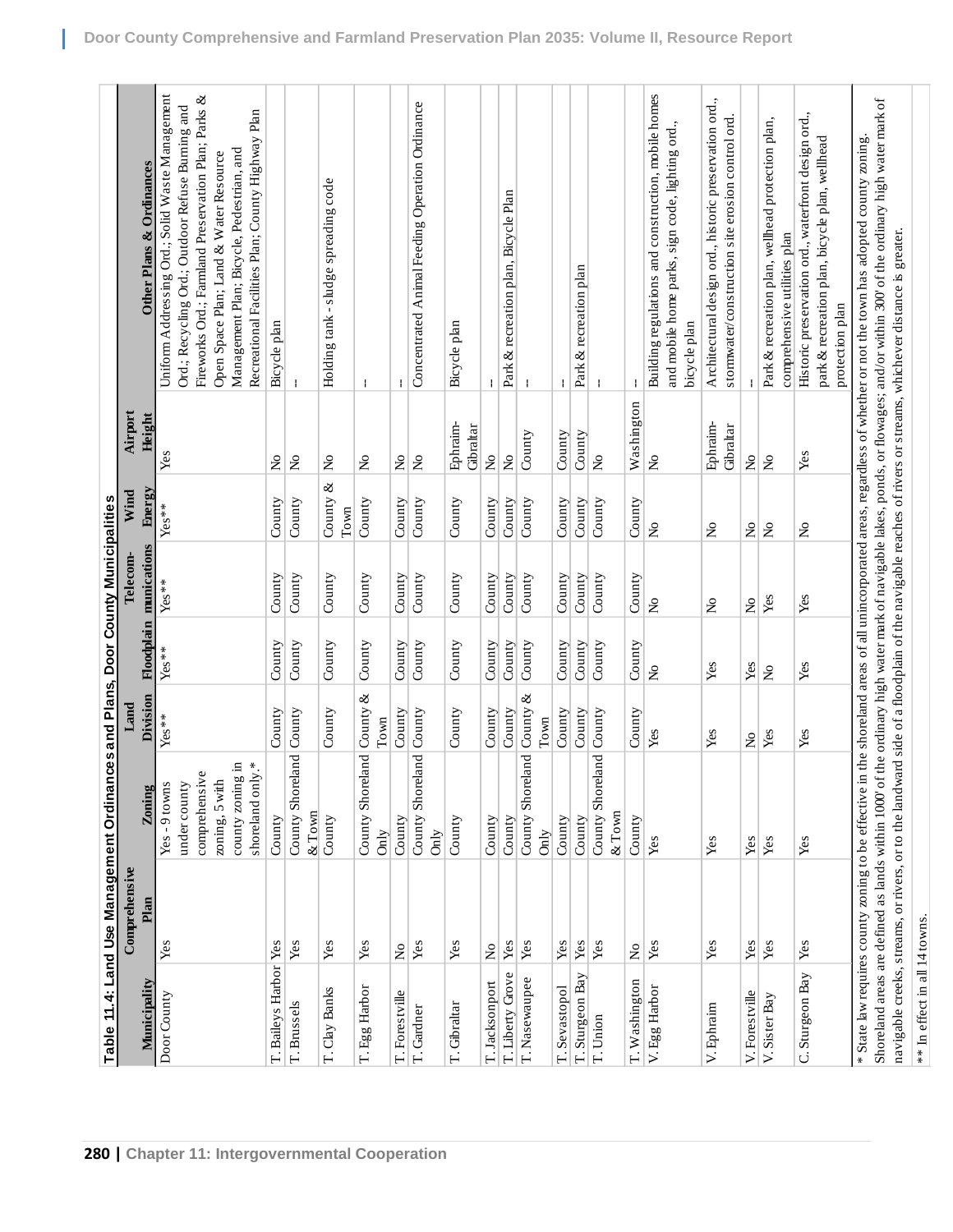In addition to the objecting authorities listed above, approval authorities for state plat land divisions located within towns include the town board and the county. Approval is based on compliance with any town and county subdivision ordinances or comprehensive plans. Town boards may require installation of public improvements, alterations to utilities, or creation of easements for public benefit.

Door County's Land Division Ordinance, applicable in all 14 towns, is more restrictive than the state and requires a subdivision plat when creating five or more parcels or building sites that are less than 10 acres in area or successive divisions within a five-year period that create a total of five or more parcels. The Towns of Egg Harbor and Nasewaupee also have town-level subdivision ordinances. The more restrictive ordinance (county or town) will supersede.

#### **EXTRA-TERRITORIAL REGULATION AND COOPERATIVE AGREEMENTS**

Extra-territorial regulation may be applied by cities and villages, giving them some control regarding zoning and subdivisions within a limited area outside their incorporated boundaries. Cooperative boundary agreements are also permitted by state statutes in order to help municipalities coordinate development of the territory covered within plans.

#### **EXTRA-TERRITORIAL SUBDIVISION REGULATION**

Sections 236.10 and s. 62.23, Wis. Stats. grant incorporated villages and cities the authority to review plats within surrounding unincorporated areas. The extraterritorial subdivision jurisdiction for 1<sup>st</sup> through 3<sup>rd</sup> class cities extends 3 miles beyond corporate limits. The limit for 4<sup>th</sup> class cities (such as Sturgeon Bay) and villages is 1½ miles beyond corporate limits. They can review plats for compliance with municipal ordinances, local master or comprehensive plans, and official maps. They cannot require public improvements within the subdivision. This helps cities or villages protect land uses near their boundaries from potentially conflicting uses and plan for potential extension of municipal services.

Extra-territorial plat review applies automatically if a city or village adopts a subdivision ordinance or an official map. Towns do not have approval authority over these ordinances. Cities and villages may waive their right to approve plats within any portion of extra-territorial plat approval jurisdiction. This is done by filing a resolution with the Register of Deeds incorporating a map or metes and bounds description of the area outside its corporate boundaries within which it has authority to approve plats. The municipality may rescind this waiver at any time by resolution filed with the Register of Deeds. Neither the city nor the villages in Door County have waived extra-territorial subdivision authority.

#### **EXTRA-TERRITORIAL ZONING**

Section 62.23(7a), Wis. Stats. allows an incorporated village or city to extend limited zoning authority 1½ to 3 miles beyond its borders into surrounding unincorporated areas (towns). The extra-territorial zoning jurisdiction for 1<sup>st</sup> through 3<sup>rd</sup> class cities extends 3 miles beyond corporate limits. The limit for  $4<sup>th</sup>$  class cities and villages is  $1\frac{1}{2}$  miles. In order to exercise their extra-territorial zoning powers, a city or village must have created a plan commission and adopted a zoning ordinance for the land within its corporate limits.

Three major steps are involved in the adoption of an extra-territorial zoning ordinance. First, the governing body of the city or village adopts and publicizes a resolution which establishes its intent to exercise its zoning authority within all or part of its extra-territorial jurisdiction. Second, the governing body directs its plan commission to formulate tentative recommendations for the extra-territorial district plan and regulations. Actual hearings, recommendations, and decisions regarding the final zoning plan are made and conducted by a joint extra-territorial zoning committee. The joint extraterritorial zoning committee is composed of three city or village representatives and three members from each of the towns included within the area proposed to be zoned. Finally, once it has received the extra-territorial zoning plan as approved by the joint committee, the governing body of the city or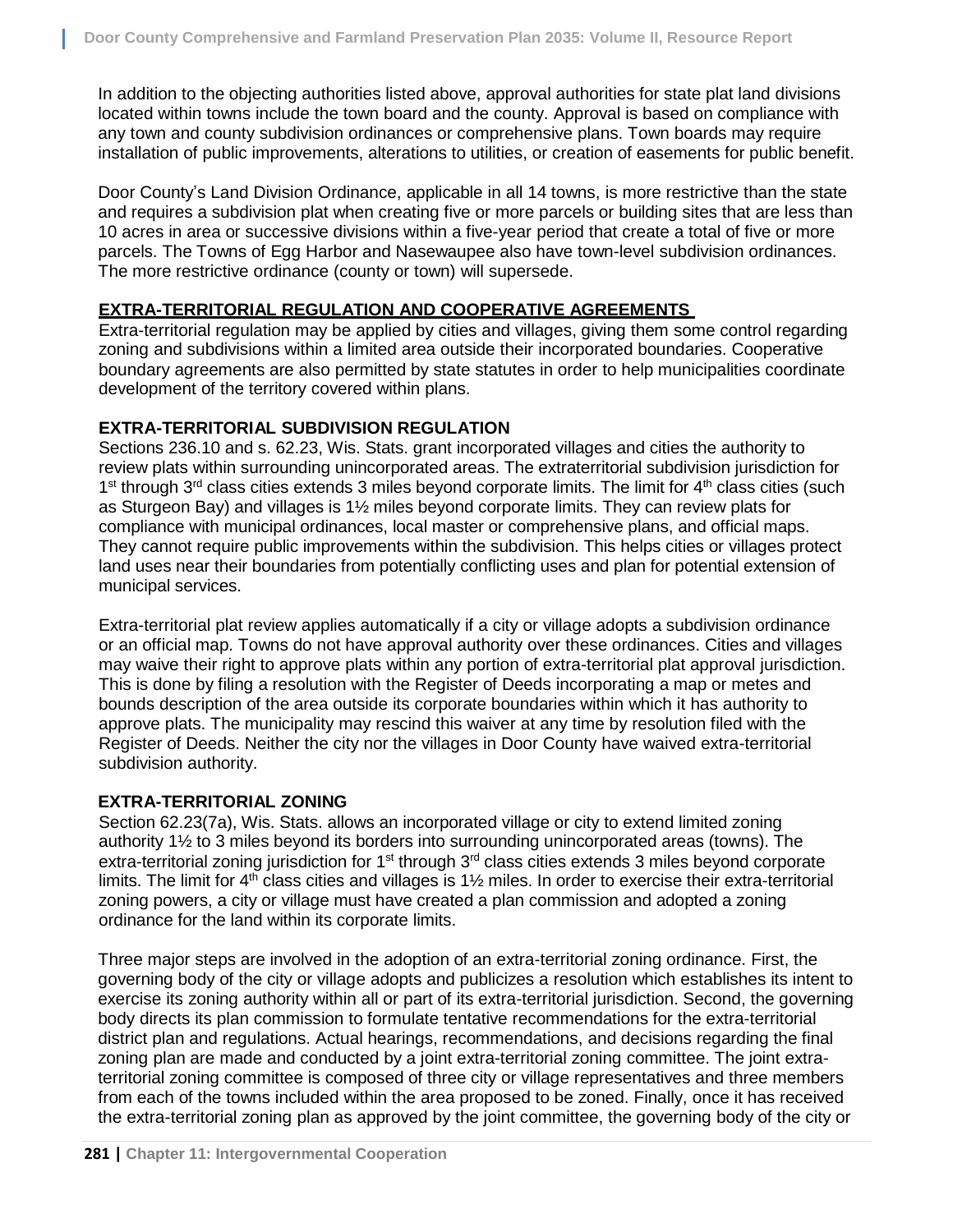village may adopt the final plan.

As of 2013, in Door County only the Village of Egg Harbor has exercised extra-territorial zoning authority over portions of the Town of Egg Harbor.

#### **COOPERATIVE BOUNDARY AGREEMENTS**

Sections 66.0301 and 66.0307, Wis. Stats. allow municipalities to enter into agreements regarding changing or maintaining municipal boundaries for a period of 10 years or more. The Cooperative Boundary Plan is established by any combination of cities, villages, and towns and determines the boundary lines between their municipalities, with the plan then approved by the Wisconsin Department of Administration. The plan should have the general purpose of guiding and accomplishing a coordinated, adjusted, and harmonious development of the territory covered by the plan. The cooperative plan must include provisions for the physical development of the territory covered by the plan; identify existing boundaries that will not change and conditions for any boundary changes; evaluate any significant adverse environmental consequences; and address the need for safe and affordable housing to meet the needs of diverse social and income groups in each community. The plan and agreement should strive to provide long-term certainty for all participating local governments, developers, and landowners. If boundaries are going to change, they will do so only according to the criteria specified in the agreement. Currently, there are no cooperative boundary agreements in Door County.

## **OTHER INTERGOVERNMENTAL COOPERATIVE RELATIONSHIPS**

A variety of other cooperative relationships exist between Door County, local municipalities and other governments, and non-governmental agencies. The alphabetical listing below provides an idea as to programs and services encompassed by many of these relationships. Note that state and federal agencies with which Door County interacts are listed under "state" and "federal."

- City of Sturgeon Bay
	- o City-owned fiber optic system services county buildings
	- o City-owned main library building houses the main County of Door library
	- o Sturgeon Bay Utilities provides services to almost every municipality
- Door County Emergency Services Department (see also Chapter 9, Community Facilities and Utilities)
	- o County leases land from Village of Sister Bay for Northern Door Emergency Center
	- $\circ$  Critical communication coordination (i.e., 911 dispatch, fire departments, etc.)
- Door Highway Department (see also Chapter 8, Transportation and Chapter 9, Community Facilities and Utilities)
	- $\circ$  Contracts with both state and towns to do road repair, maintenance, and plowing on state highways and town roads
	- $\circ$  Pursues federal and state funding for solid waste management efforts (i.e., municipal recycling programs and county-wide electronics and prescription clean sweeps)
	- $\circ$  Washington Island Ferry (Door County owns a portion of the Washington Island Ferry dock, an extension of STH 42)
- Door County Information Systems Department (IS)
	- $\circ$  IS contracts with the city to provide data and phone service (IT support and phone network)
	- o Telecommunication towers shared with state and other private providers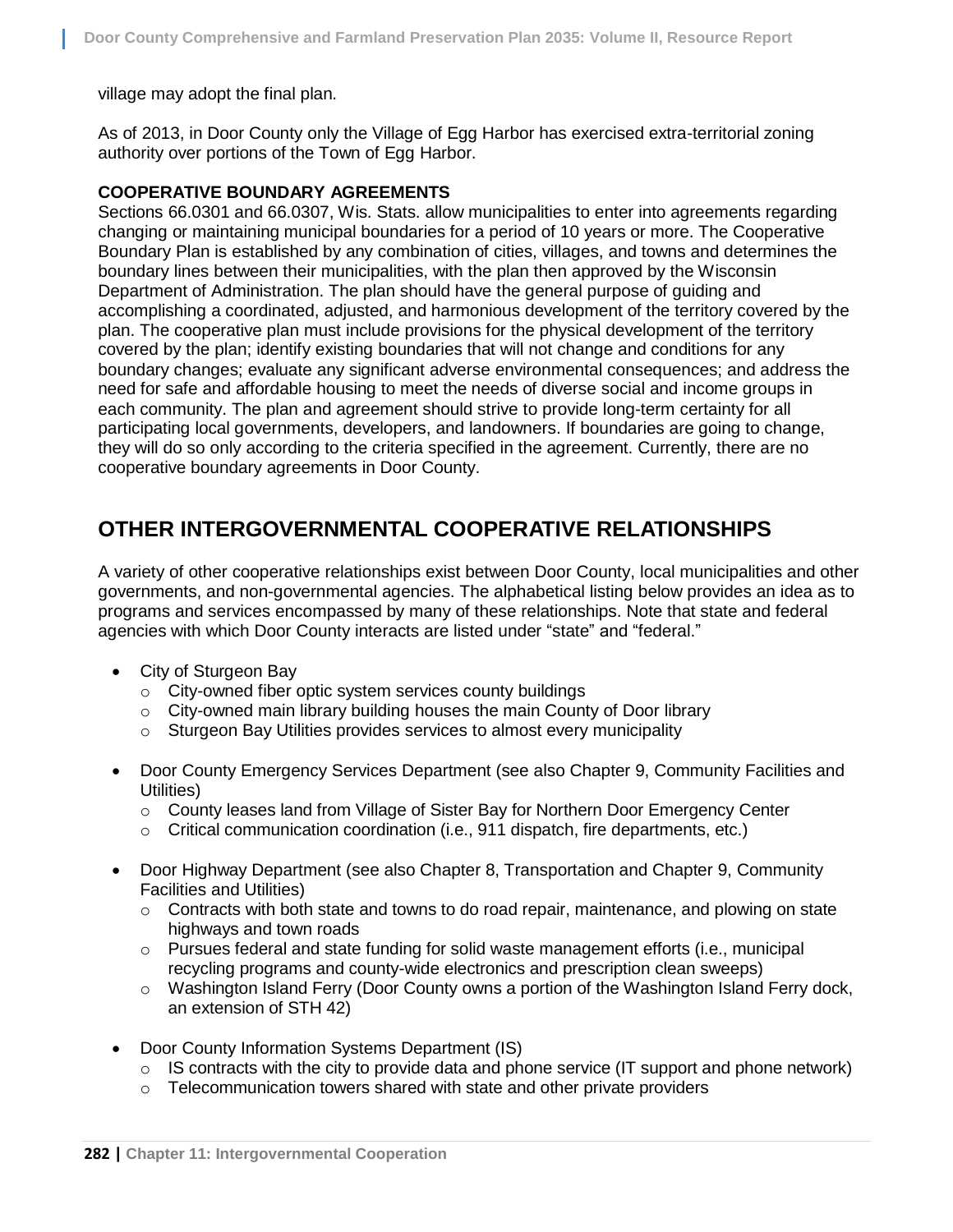- Door County Parks Department (see also Chapter 6, Natural Resources and Chapter 9, Community Facilities and Utilities)
	- $\circ$  Partners with DNR and non-profits to acquire land using DNR stewardship funds
	- o Park maintenance agreements with the state (i.e., Ahnapee Trail) and the towns
	- o Snowmobile Coordinator for the State of Wisconsin Snowmobile Program
- Door County Public Health Department
	- o School health programs for hearing and vision screening
	- o Preschool and kindergarten health screenings at schools
	- o Professional nursing services to school districts
	- $\circ$  Beach Contamination Reduction Project testing and monitoring of 33 public beaches (collaboratively with UW-Oshkosh, DNR, and SWCD)
- Door County Sheriff's Department (see also Chapter 9, Community Facilities and Utilities)
	- $\circ$  Law enforcement sharing with city state; assists with coordinating law enforcement activities across the county
	- o Eligible city residents in jail go to Southern Door School
	- o D.A.R.E. Drug Abuse Resistance Education
	- o Door County juveniles are jailed at Brown County
	- o Kewaunee County has a contract with the Door County jail to house adult male and female Kewaunee County inmates
	- o Door/Kewaunee Drug Task Force
- County of Door Human Services Department
	- o Annual funding for non-profit HELP line
	- o Consultation to local schools regarding suicide prevention
	- $\circ$  Collaboration for Crisis Training with the Sheriff's and Sturgeon Bay Police Departments
	- o Jointly planning family care in a multi-county arrangement
	- o Juvenile Restitution and Community Service Program
	- $\circ$  Independent Living Skills Program provides education and training in necessary life skills to youth who have been in the Door County Department of Social Services Foster Care Program
- Door County Soil and Water Conservation Department (see also Chapter 6, Natural Resources)
	- $\circ$  Provides assistance to the Village of Ephraim with their Stormwater/Construction Site Erosion Control Ordinance
	- $\circ$  Beach Contamination Reduction Project testing and monitoring of 33 public beaches (collaboratively with UW-Oshkosh, DNR, and Public Health)
	- o Wellhead protection SWCD helped the Village of Sister Bay and City of Sturgeon Bay map area "zones of contribution"
- Door County Economic Development Corporation (see also Chapter 6, Economic Development)
	- $\circ$  Administers the county's revolving loan fund for new businesses and business expansions that create jobs
	- o Coordinates the Technology Council
	- $\circ$  Helps coordinate Door County Legislative days in partnership with UW-Extension
	- o Door–Kewaunee County Business Education Partnership
- Door County Tourism Zone Commission (see also Chapter 5, Economic Development) o Oversees implementation and distribution of room tax funds
- Door-Tran (see Chapter 8, Transportation). Over 43 members, including non-profit providers, for-profit providers, other non-profits, businesses, and government agencies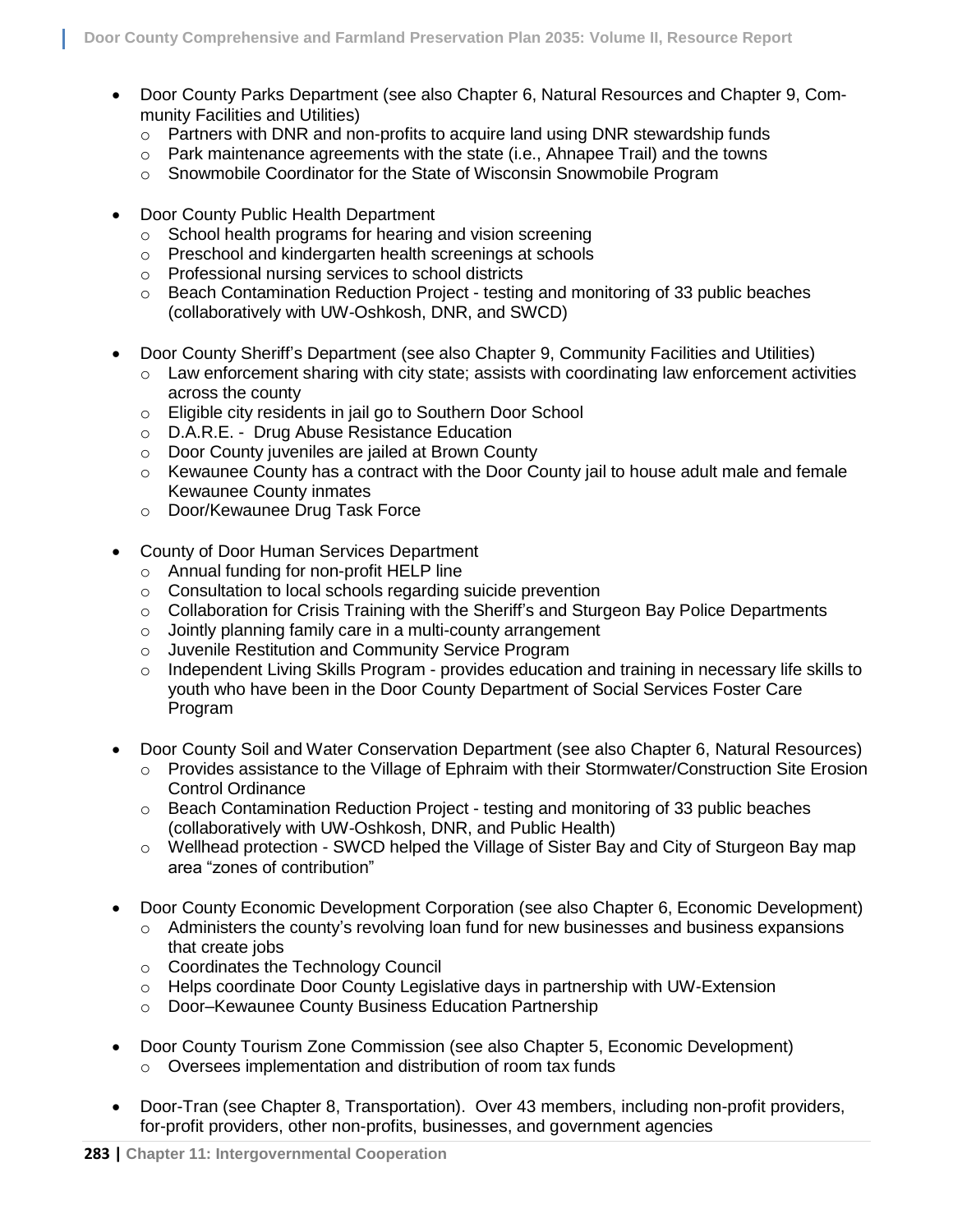- Federal Agencies
	- o Environmental Protection Agency
	- o Federal Emergency Management Association (FEMA)
	- o United States Coast Guard
	- o Federal Aviation Administration
	- o United States Department of Agriculture/Farm Services Agency
	- $\circ$  Civil Air Patrol (military organization operating out of Cherryland Airport; coordinates with Door County Emergency Services)
	- o Veteran's Office
- State of Wisconsin Departments
	- o Administration energy assistance programs
	- $\circ$  Agriculture, Trade, and Consumer Protection farmland preservation agreements
	- o Children and Families Safe & Stable Families, Independent Living, Kinship Care, foster care, other child placements, W-2, child care
	- o Commerce
	- o Corrections
	- o Health Services Medicaid, Long Term Care, Aging Programs, Income Maintenance, Integrated Services Project, Elder Abuse
	- o Justice
	- o Nicolet Federated Library System
	- $\circ$  Public Service Commission of Wisconsin wind energy
	- o Transportation
	- o Workforce Development
	- o University of Wisconsin Extension
		- Joint employment agreements between UW Extension and Door County for the employment of County Agricultural Agent, County Community Development Educator, County Family Living Agent, and County 4H and Youth Development Agent
		- Cooperates with other county departments and other local agencies on programs considered important to the environment and economy of Door County
		- Door County Legislative Days In partnership with the Door County Economic Development Corporation, UW - Extension, and Kewaunee County coordinates this county-wide effort to lobby state government on economic development and quality of life issues for Door County
- Wisconsin Towns Association (WTA), Door County Chapter
	- $\circ$  Representatives from the 14 towns meet on a regular basis to discuss issues of interest or concern amongst themselves, with local and state-level elected officials, and WTA staff

#### **ADJACENT COUNTIES**

The only county unit of government adjacent to Door County is Kewaunee County, located immediately south of Door County. Kewaunee County has 14 municipalities: two cities, two villages, and ten towns. Brown County, separated from Door County by only a small corner of Kewaunee County, is located less than three miles south of Door County. Brown County contains 24 municipalities: two cities, nine villages, and thirteen towns.

Brown County adopted its comprehensive plan in 2004 and Kewaunee County adopted its in 2007. Intergovernmental cooperation and coordination between Door and the other two counties is not deemed to be a major concern: the Brown County comprehensive plan does not mention Door County at all with regard to intergovernmental cooperation, and the Kewaunee County plan mentions Door County only in relation to the jailing of their inmates in the Door County jail.